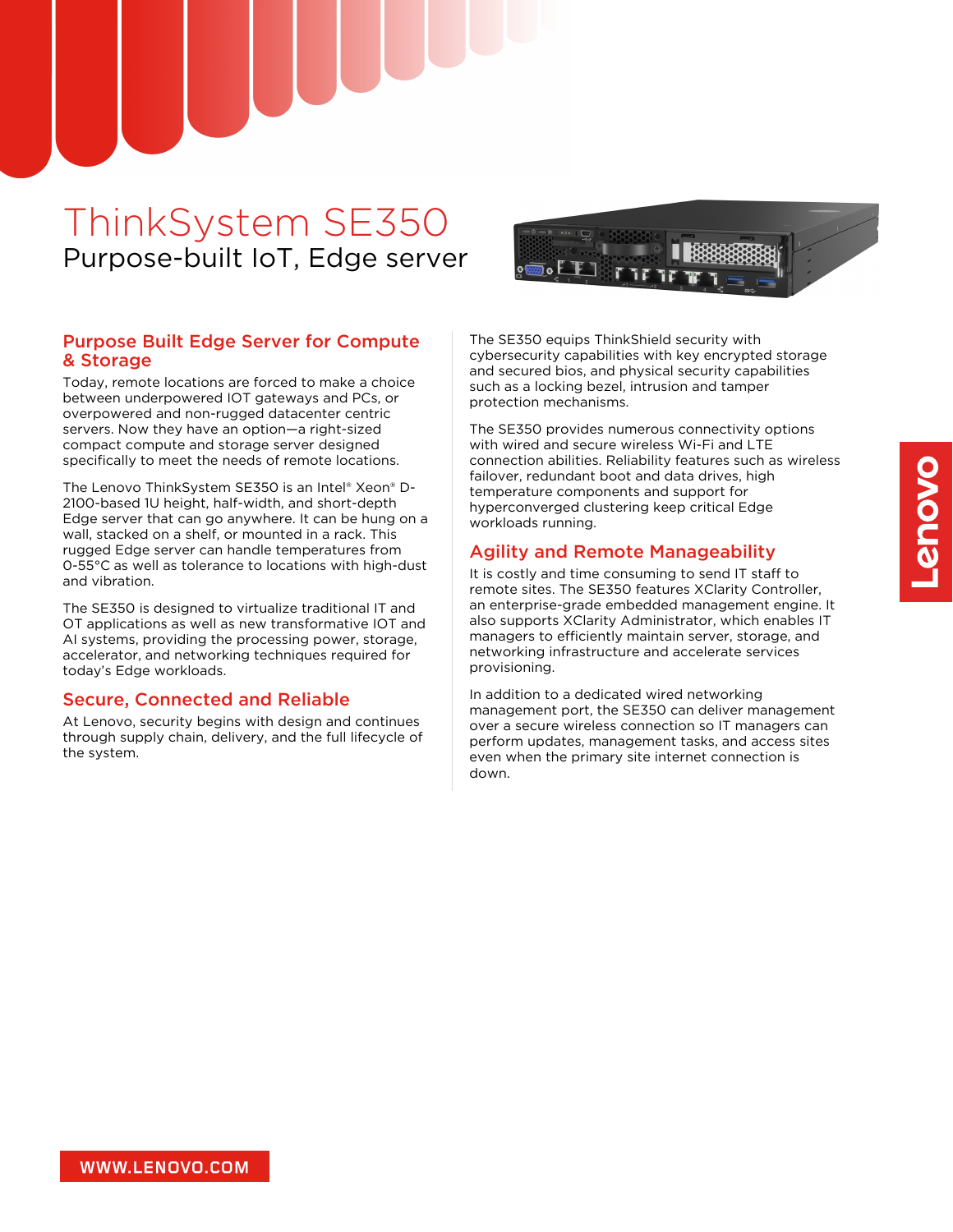## <sup>2</sup> | ThinkSystem SE350

### Specifications

| Form Factor                        | 1U height, half width edge server; Height: 40mm, Width: 215mm, Depth: 376mm                                                                                                                                                                                                                                                                                                                                          |
|------------------------------------|----------------------------------------------------------------------------------------------------------------------------------------------------------------------------------------------------------------------------------------------------------------------------------------------------------------------------------------------------------------------------------------------------------------------|
| Processor                          | 1-socket Intel® Xeon® D-2100, up to 16 cores                                                                                                                                                                                                                                                                                                                                                                         |
| Memory                             | Up to 256GB in 4x slots, using 64GB DIMMs; 2133/2400/2666MHz TruDDR4                                                                                                                                                                                                                                                                                                                                                 |
| Internal Storage Options           | • 2x M.2 2280 SATA boot drives + 8x M.2 22110 NVMe data storage drives<br>• 2x M.2 2280 SATA boot drives + 4x M.2 22110 NVMe/SATA data storage drives<br>• SED, high temperature, high capacity, and high endurance drive options<br>• Optional encryption key deletion on tamper or theft detection                                                                                                                 |
| <b>RAID Support</b>                | • Software RAID available<br>• Hardware RAID 0/1 for M.2 SATA Boot SSDs<br>Hardware RAID 0/1 for M.2 SATA Storage SSDs                                                                                                                                                                                                                                                                                               |
| <b>Mounting Options</b>            | • Single node mounting options for desktop, VESA, DIN, wall, or ceiling<br>• Multi-node stackable bookend options<br>• E1 Enclosure for two nodes side-by-side and 4x power supplies. Depth: 735mm, Height: 1U<br>E2 Short Depth Enclosure for two nodes sides by side + 4x power supplies: Depth: 440mm, Height: 2U<br>• Locking bezels and dust filter options                                                     |
| Power                              | • Dual-redundant external power supplies 100-240V AC<br>• Single DC supply: -48VDC (-40VDC to -72VDC) @8.4A                                                                                                                                                                                                                                                                                                          |
| Network Interfaces<br>(Wired)      | 2x10GbE (SFP+), 2x 10/100MB/1GbE, 2x 1GbE management<br>2x10GbE (SFP+), 4x switch 10/100MB/1GbE, 1GbE management<br>$\bullet$ 2x10GbE, 2x 10/100MB/1GbE, 2x 1GbE management                                                                                                                                                                                                                                          |
| Network Interfaces<br>(Wireless)   | • Four wireless SMA connectors for LTE & Wi-Fi<br>• Wi-Fi 64/128-bits encrypted WEP, WPA, WPA2, 802.11 a/b/g/n/ac<br>• 3G/4G Cellular LTE 3GPP Release 12 450Mbps DL/50Mbps UL                                                                                                                                                                                                                                       |
| Accelerators and PCIe<br>Expansion | • 1x PCIe 3.0 x16 75W or 4x M.2 22110<br>• Support for 1x NVIDIA® T4 GPU for AI inference<br>• Support for GPU, FGPA, ASIC accelerators<br>• Support for operational technology networks<br>• 1x PCIe network card expansion<br>o 4x 1GbE RJ45 PCIe<br>o 2x 10GBASE-T PCle<br>$\bullet$ 2x 10/25GbE SFP28 PCIe                                                                                                       |
| 1/O                                | • Front: 1x VGA, 2x USB 3.0, 1x XClarity Controller management mini-USB<br>• Rear: 1x RJ45 Console Serial, 2x USB 2.0<br>• USB and Console ports can be disabled                                                                                                                                                                                                                                                     |
| <b>Systems Management</b>          | Lenovo XClarity Administrator with mobile option                                                                                                                                                                                                                                                                                                                                                                     |
| Environmental                      | Extended operating temperature of 0-55°C, up to 40G shock & 3Grms vibration, IEC 60068, NEBS 3,<br>optional dust filter                                                                                                                                                                                                                                                                                              |
| Security                           | • ThinkShield Key Vault secure management with motion and intrusion tamper protection<br>• Optional Key Vault SED encrypted storage for boot and data drives<br>• Lenovo Trusted Supplier Program, Secure boot, and Smart USB Protections, Lenovo Wi-Fi Security,<br>Lenovo LTE Security<br>• Optional Kensington keyed lock compatible chassis<br>• Nationz TPM 2.0 for customers in China<br>• Cable locking bezel |
| <b>Operating Systems</b>           | Microsoft Windows Server, SLES, Ubuntu, RHEL, VMware ESXi, vSAN. Visitlenovopress.com/osiq for<br>details.                                                                                                                                                                                                                                                                                                           |
| Limited Warranty                   | 1-year, 3-year warranty extendable to 5-year, next business day 9x5; optional service upgrades                                                                                                                                                                                                                                                                                                                       |